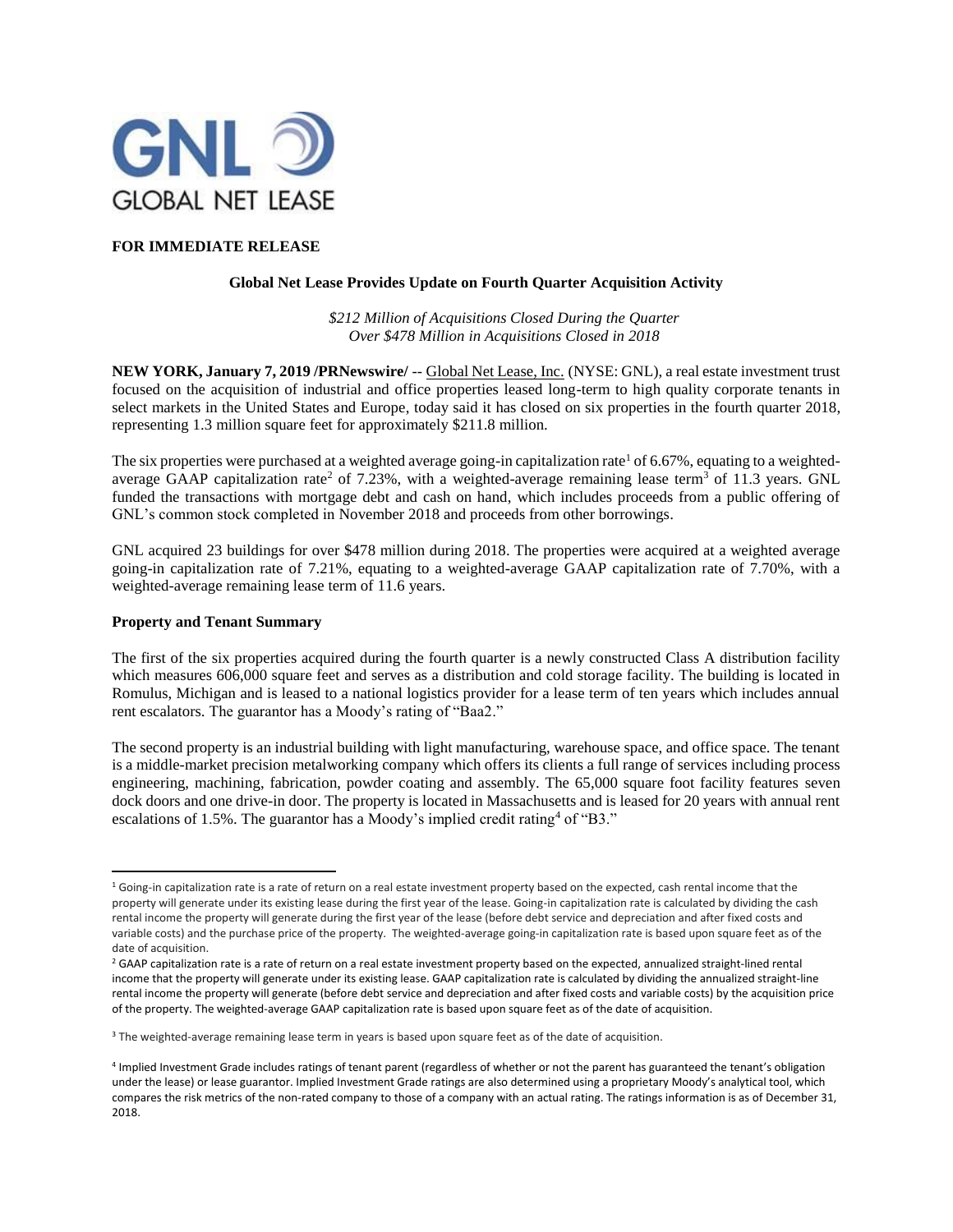The third property is a 58,181 square foot distribution building leased to a leading domestic distributor of aftermarket automotive products including collision replacement products, paint products, bumper covers and alloy wheels. The property was built in 2010 and is located in Cullman County, Alabama. It is leased to a subsidiary of the lease guarantor for 12.2 years with a rent increase of 4% in 2026 to a subsidiary of the guarantor. The guarantor has a Moody's rating of "Ba2."

The fourth property is Class A built-to-suit industrial building constructed in 2017. The 359,807 square foot property serves as a just-in-time production facility for an automotive manufacturing supplier. The property is located in Shelby Township, Michigan and is leased for 10 years. The lease contains annual rent escalations of 2.0%. The guarantor of the lease has a credit rating of "Ba3" from Moody's.

The fifth property is a recently constructed 85,646 square foot specialty pharmaceutical distribution center. The facility is used to fulfill medications for rare and complex conditions, where the tenant is mixing specialty compounds. The building is located in Pittsburgh, Pennsylvania and is leased to a subsidiary of the guarantor with 6.9 years remaining on the lease. The lease contains annual rent escalators of 1%. The guarantor holds an investment grade rating of "BBB" from S&P.

The last property is a 113,000 square foot industrial facility. The tenant operates in the specialty coating industry with expertise in polyuria, polyurethane, epoxy, and cementitious technologies. The property will service as the tenant's manufacturing facility and corporate headquarters. The building is located in Kansas City, Kansas and is leased to a subsidiary of the guarantor. Upon closing, the tenant signed a new 20 year lease with rent escalators of 7.5% every 5 years. The guarantor of the lease has a Moody's implied rating of "Ba1."

|                                | <b>Guarantor</b> |               |                     | Weighted<br>average | Weighted-<br>average | Lease         | Weighted<br>Average |                      |
|--------------------------------|------------------|---------------|---------------------|---------------------|----------------------|---------------|---------------------|----------------------|
|                                | <b>Credit</b>    | <b>Square</b> |                     | going-in            | <b>GAAP</b>          | <b>Term</b>   | Lease               |                      |
| <b>Tenant</b>                  | <b>Rating</b>    | Feet          | <b>Asset Type</b>   | Cap. Rate           | Cap. Rate            | $(yrs)^{(1)}$ | Term                | Location             |
| <b>National Logistics</b>      | Moody's          |               |                     |                     |                      |               |                     | Romulus,             |
| Provider                       | Baa2             | 606,000       | <b>Distribution</b> |                     |                      | 10.0          |                     | Michigan             |
|                                | Moody's          |               |                     |                     |                      |               |                     |                      |
| Metal Working                  | Implied          |               |                     |                     |                      |               |                     |                      |
| Manufacturer                   | B <sub>3</sub>   | 65,000        | Industrial          |                     |                      | 20.0          |                     | <b>Massachusetts</b> |
|                                | Moody's          |               |                     |                     |                      |               |                     | Cullman,             |
| <b>Automotive Distributor</b>  | Ba <sub>2</sub>  | 58,181        | Distribution        |                     |                      | 12.2          |                     | Alabama              |
|                                |                  |               |                     |                     |                      |               |                     | Shelby               |
| Automotive                     | Moody's          |               |                     |                     |                      |               |                     | Township,            |
| <b>Manufacturing Supplier</b>  | Ba3              | 359,807       | Industrial          |                     |                      | 10.0          |                     | Michigan             |
|                                | $S\&P$           |               |                     |                     |                      |               |                     | Pittsburgh,          |
| <b>Pharmaceutical Supplier</b> | <b>BBB</b>       | 85,646        | Distribution        |                     |                      | 6.9           |                     | Pennsylvania         |
|                                | Moody's          |               |                     |                     |                      |               |                     |                      |
| <b>Specialty Coating</b>       | Implied          |               |                     |                     |                      |               |                     | Kansas City,         |
| Manufacturer                   | Ba1              | 113,000       | Industrial          |                     |                      | 20.0          |                     | Kansas               |
|                                |                  |               |                     |                     |                      |               |                     |                      |
| <b>Total</b>                   |                  | 1,287,634     |                     | $6.67\%$            | 7.23%                |               | 11.3                |                      |

# **Fourth Quarter Acquisitions Summary Table**

(1) As of the acquisition date.